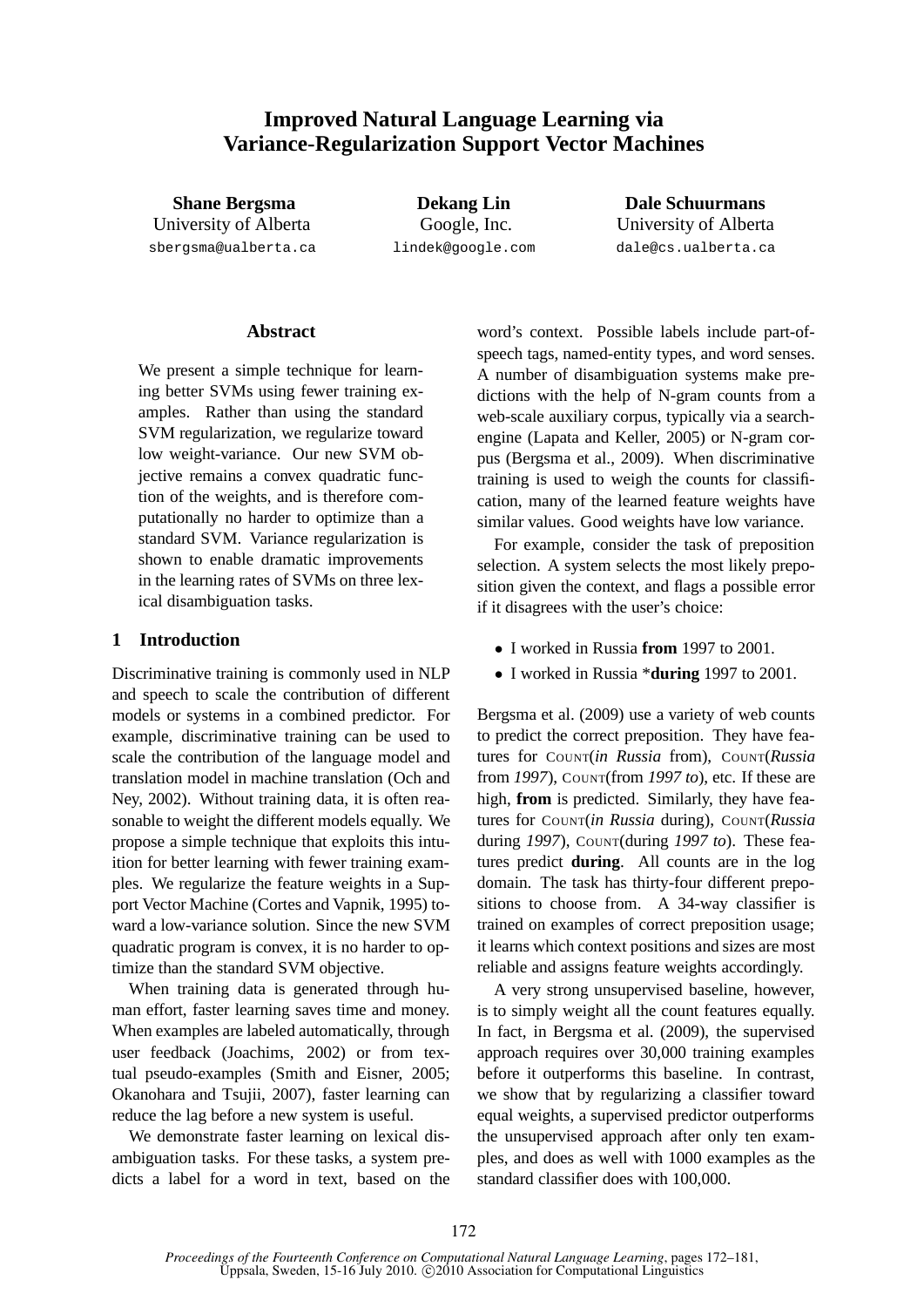Section 2 first describes a general multi-class SVM. We call the base vector of information used by the SVM the *attributes*. A standard multi-class SVM creates features for the crossproduct of attributes and classes. E.g., the attribute COUNT(*Russia* during *1997*) is not only a feature for predicting the preposition **during**, but also for predicting the 33 other prepositions. The SVM must therefore learn to disregard many irrelevant features. We observe that this is not necessary, and develop an SVM that only uses the relevant attributes in the score for each class. Building on this efficient framework, we incorporate variance regularization into the SVM's quadratic program.

We apply our algorithms to three tasks: preposition selection, context-sensitive spelling correction, and non-referential pronoun detection (Section 4). We reproduce Bergsma et al. (2009)'s results using a multi-class SVM. Our new models achieve much better accuracy with fewer training examples. We also exceed the accuracy of a reasonable alternative technique for increasing the learning rate: including the output of the unsupervised system as a feature in the SVM.

Variance regularization is an elegant addition to the suite of methods in NLP that improve performance when access to labeled data is limited. Section 5 discusses some related approaches. While we motivate our algorithm as a way to learn better weights when the features are counts from an auxiliary corpus, there are other potential uses of our method. We outline some of these in Section 6, and note other directions for future research.

# **2 Three Multi-Class SVM Models**

We describe three max-margin multi-class classifiers and their corresponding quadratic programs. Although we describe linear SVMs, they can be extended to nonlinear cases in the standard way by writing the optimal function as a linear combination of kernel functions over the input examples.

In each case, after providing the general technique, we relate the approach to our motivating application: learning weights for count features in a discriminative web-scale N-gram model.

#### **2.1 Standard Multi-Class SVM**

We define a K-class SVM following Crammer and Singer (2001). This is a generalization of binary SVMs (Cortes and Vapnik, 1995). We have a set  $\{(\bar{x}^1, y^1), ..., (\bar{x}^M, y^M)\}\$  of M training examples.

Each  $\bar{x}$  is an N-dimensional attribute vector, and  $y \in \{1, ..., K\}$  are classes. A classifier, H, maps an attribute vector,  $\bar{x}$ , to a class, y. H is parameterized by a  $K$ -by- $N$  matrix of weights,  $W$ :

$$
H_{\mathbf{W}}(\bar{x}) = \underset{r=1}{\operatorname{argmax}} \{ \bar{W}_r \cdot \bar{x} \}
$$
 (1)

where  $\bar{W}_r$  is the rth row of **W**. That is, the predicted label is the index of the row of  $W$  that has the highest inner-product with the attributes,  $\bar{x}$ .

We seek weights such that the classifier makes few errors on training data and generalizes well to unseen data. There are  $KN$  weights to learn, for the cross-product of attributes and classes. The most common approach is to train  $K$  separate one-versus-all binary SVMs, one for each class. The weights learned for the rth SVM provide the weights  $\bar{W}_r$  in (1). We call this approach **OvA-SVM**. Note in some settings various oneversus-one strategies may be more effective than one-versus-all (Hsu and Lin, 2002).

The weights can also be found using a single constrained optimization (Vapnik, 1998; Weston and Watkins, 1998). Following the soft-margin version in Crammer and Singer (2001):

$$
\min_{\mathbf{W}, \xi^1, \dots, \xi^M} \qquad \frac{1}{2} \sum_{i=1}^K ||\bar{W}_i||^2 + C \sum_{i=1}^m \xi^i
$$
\nsubject to : 
$$
\xi^i \ge 0
$$
\n
$$
\forall r \neq y^i, \qquad \bar{W}_{y^i} \cdot \bar{x}^i - \bar{W}_r \cdot \bar{x}^i \ge 1 - \xi^i \quad (2)
$$

The constraints require the correct class to be scored higher than other classes by a certain margin, with slack for non-separable cases. Minimizing the weights is a form of regularization. Tuning the C-parameter controls the emphasis on regularization versus separation of training examples.

We call this the **K-SVM**. The K-SVM outperformed the OvA-SVM in Crammer and Singer (2001), but see Rifkin and Klautau (2004). The popularity of K-SVM is partly due to convenience; it is included in popular SVM software like SVM*multiclass*<sup>1</sup> and LIBLINEAR (Fan et al., 2008).

Note that with two classes, K-SVM is less efficient than a standard binary SVM. A binary classifier outputs class 1 if  $(\bar{w} \cdot \bar{x} > 0)$  and class 2 otherwise. The K-SVM encodes a binary classifier using  $\bar{W}_1 = \bar{w}$  and  $\bar{W}_2 = -\bar{w}$ , therefore requiring twice the memory of a binary SVM. However, both binary and 2-class formulations have the same solution (Weston and Watkins, 1998).

<sup>1</sup> http://svmlight.joachims.org/svm multiclass.html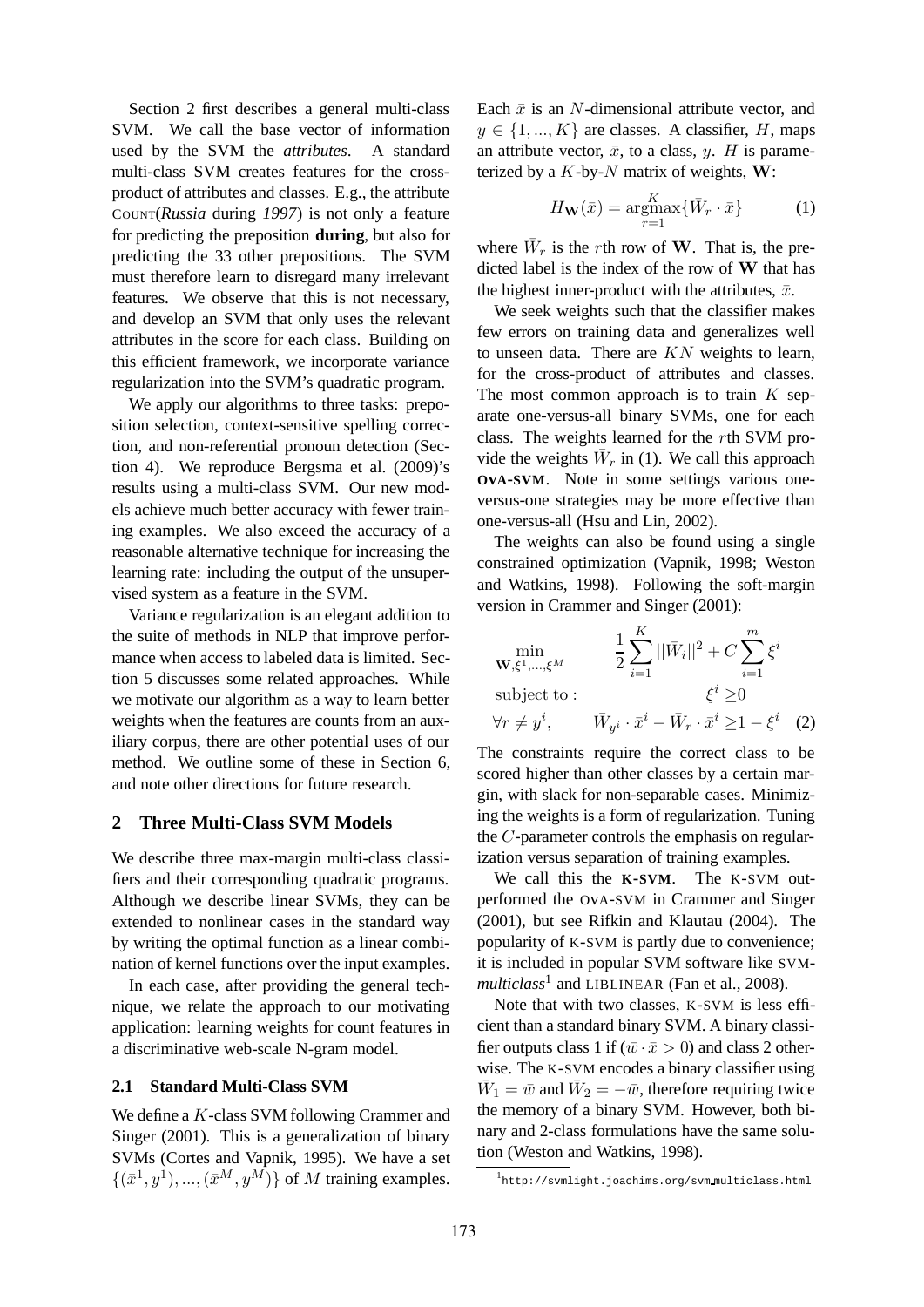### **2.1.1 Web-Scale N-gram K-SVM**

K-SVM was used with N-gram models in Bergsma et al. (2009). For preposition selection, attributes were web counts of patterns filled with 34 prepositions, corresponding to the 34 classes. Each preposition serves as the *filler* of each *context pattern*. Fourteen patterns were used for each filler: all five 5-grams, four 4-grams, three 3-grams, and two 2 grams spanning the position to be predicted. There are  $N = 14*34 = 476$  total attributes, and therefore  $KN = 476 * 34 = 16184$  weights in W.

This K-SVM classifier can potentially exploit very subtle information. Let  $\bar{W}_{in}$  and  $\bar{W}_{before}$ be weights for the classes **in** and **before**. Notice some of the attributes weighted in the inner products  $\bar{W}_{before} \cdot \bar{x}$  and  $\bar{W}_{in} \cdot \bar{x}$  will be for counts of the preposition *after*. Relatively high counts for a context with *after* should deter us from choosing **in** more than from choosing **before**. These correlations can be encoded in the classifier via the corresponding weights on *after*-counts in  $\bar{W}_{in}$  and  $\bar{W}_{before}$ . How useful are these correlations and how much training data is needed before they can be learned and exploited effectively?

We next develop a model that, for each class, only scores those attributes deemed to be directly relevant to the class. Our experiments thus empirically address these questions for different tasks.

#### **2.2 SVM with Class-Specific Attributes**

Suppose we can partition our attribute vectors into sub-vectors that only include attributes that we declare as relevant to the corresponding class:  $\bar{x}$  =  $(\bar{x}_1, ..., \bar{x}_K)$ . We develop a classifier that only uses the class-specific attributes in the score for each class. The classifier uses an N-dimensional weight vector,  $\bar{w}$ , which follows the attribute partition,  $\bar{w} = (\bar{w}_1, ..., \bar{w}_K)$ . The classifier is:

$$
H_{\bar{w}}(\bar{x}) = \underset{r=1}{\operatorname{argmax}} \{ \bar{w}_r \cdot \bar{x}_r \}
$$
 (3)

We call this classifier the **CS-SVM** (an SVM with **C**lass-**S**pecific attributes).

The weights can be determined using the follow (soft-margin) optimization:

$$
\min_{\bar{w}, \xi^1, \dots, \xi^m} \qquad \frac{1}{2} \bar{w}^T \bar{w} + C \sum_{i=1}^m \xi^i
$$
\nsubject to :  
\n
$$
\forall r \neq y^i, \qquad \bar{w}_{y^i} \cdot \bar{x}_{y^i}^i - \bar{w}_r \cdot \bar{x}_r^i \ge 1 - \xi^i \quad (4)
$$

There are several advantages to this formulation. Foremost, rather than having  $KN$  weights, it can have only  $N$ . For linear classifiers, the number of examples needed to reach optimum performance is at most linear in the number of weights (Vapnik, 1998; Ng and Jordan, 2002). In fact, both the total number and number of *active* features per example decrease by  $K$ . Thus this reduction saves far more memory than what could be obtained by an equal reduction in dimensionality via pruning infrequent attributes.

Also, note that unlike the K-SVM (Section 2.1), in the binary case the CS-SVM is completely equivalent (thus equally efficient) to a standard SVM.

We will not always *a priori* know the class associated with each attribute. Also, some attributes may be predictive of multiple classes. In such cases, we can include ambiguous attributes in every sub-vector (needing  $N+D(K-1)$  total weights if  $D$  attributes are duplicated). In the degenerate case where every attribute is duplicated, CS-SVM is equivalent to  $K-SVM$ ; both have  $KN$  weights.

### **2.2.1 Optimization as a Binary SVM**

We could solve the optimization problem in (4) directly using a quadratic programming solver. However, through an equivalent transformation into a binary SVM, we can take advantage of efficient, custom SVM optimization algorithms.

We follow Har-Peled et al. (2003) in transforming a multi-class example into a set of binary examples, each specifying a constraint from (4). We extend the attribute sub-vector corresponding to each class to be  $N$ -dimensional. We do this by substituting zero-vectors for all the other subvectors in the partition. The attribute vector for the rth class is then  $\bar{z}_r = (\bar{0}, ..., \bar{0}, \bar{x}_r, \bar{0}, ..., \bar{0})$ . This is known as Kesler's Construction and has a long history in classification (Duda and Hart, 1973; Crammer and Singer, 2003). We then create binary rank constraints for a ranking SVM (Joachims, 2002) (ranking SVMs reduce to standard binary SVMs). We create  $K$  instances for each multi-class example  $(\bar{x}^i, y^i)$ , with the transformed vector of the true class,  $\bar{z}_{y_i}$ , assigned a higher-rank than all the other, equally-ranked classes,  $\bar{z}_{\{r\neq y^{i}\}}$ . Training a ranking SVM using these constraints gives the same weights as solving (4), but allows us to use efficient, custom SVM software.<sup>2</sup> Note the <sup>K</sup>-SVM

<sup>&</sup>lt;sup>2</sup>One subtlety is whether to use a single slack,  $\xi^i$ , for all K-1 constraints per example *i* (Crammer and Singer, 2001), or a different slack for each constraint (Joachims, 2002). Us-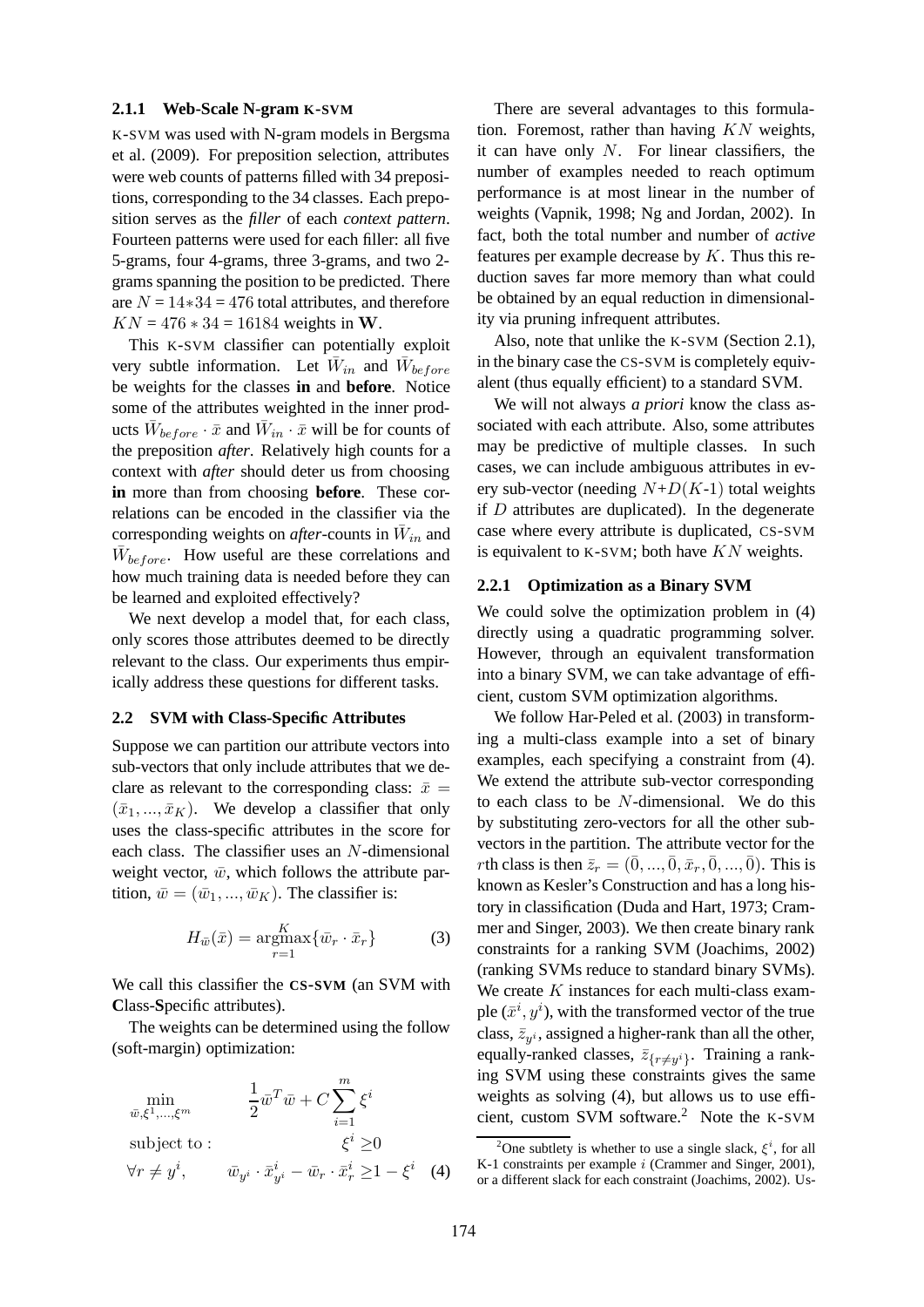can also be trained this way, by including every attribute in every sub-vector, as described earlier.

# **2.2.2 Web-Scale N-gram CS-SVM**

Returning to our preposition selection example, an obvious attribute partition for the CS-SVM is to include as attributes for predicting preposition  $r$ only those counts for patterns filled with preposition r. Thus  $\bar{x}_{in}$  will only include counts for context patterns filled with *in* and  $\bar{x}_{before}$  will only include counts for context patterns filled with *before*. With 34 sub-vectors and 14 attributes in each, there are only  $14 \times 34 = 476$  total weights. In contrast, K-SVM had 16184 weights to learn.

It is instructive to compare the CS-SVM in (3) to the unsupervised SUMLM approach in Bergsma et al. (2009). That approach can be written as:

$$
H(\bar{x}) = \underset{r=1}{\operatorname{argmax}} \{ \bar{1} \cdot \bar{x}_r \}
$$
 (5)

where  $\bar{1}$  is an N-dimensional vector of ones. This is CS-SVM with all weights set to unity. The counts for each preposition are simply summed, and whichever one scores the highest is taken as the output (actually only a subset of the counts are used, see Section 4.1). As mentioned earlier, this system performs remarkably well on several tasks.

### **2.3 Variance Regularization SVMs**

Suppose we choose our attribute partition well and train the CS-SVM on a sufficient number of examples to achieve good performance. It is a reasonable hypothesis that the learned weights will be predominantly positive. This is because each subvector  $\bar{x}_r$  was chosen to only include attributes that are predictive of class  $r$ . Unlike the classifier in (1) which weighs positive and negative evidence together for each class, in CS-SVM, negative evidence only plays a roll as it contributes to the score of competing classes.

If all the attributes are equally important, the weights should be equal, as in the unsupervised approach in (5). If some are more important than others, the training examples should reflect this and the learner can adjust the weights accordingly. $3$  In the absence of this training evidence, it is reasonable to bias the classifier toward an equalweight solution.

Rather than the standard SVM regularization that minimizes the norm of the weights as in (4), we therefore regularize toward weights that have low variance. More formally, we can regard the set of weights,  $w_1, ..., w_N$ , as the distribution of a discrete random variable, W. We can calculate the mean and variance of this variable from its distribution. We seek a variable that has low variance.

We begin with a more general objective and then explain how a specific choice of covariance matrix, C, minimizes the variance of the weights. We propose the regularizer:

$$
\min_{\bar{w}, \xi^1, \dots, \xi^m} \qquad \frac{1}{2} \bar{w}^T \mathbf{C} \bar{w} + C \sum_{i=1}^m \xi^i
$$
\n
$$
\text{subject to:} \qquad \qquad \xi^i \ge 0
$$
\n
$$
\forall r \neq y^i, \qquad \bar{w}_{y^i} \cdot \bar{x}_{y^i}^i - \bar{w}_r \cdot \bar{x}_r^i \ge 1 - \xi^i \quad (6)
$$

where C is a normalized covariance matrix such that  $\sum_{i,j} C_{i,j} = 0$ . This ensures uniform weight vectors receive zero regularization penalty. Since all covariance matrices are positive semi-definite, the quadratic program (QP) remains convex in  $\bar{w}$ , and thus amenable to general purpose QP-solvers.

Since the unsupervised system in (5) has zero weight variance, the SVM learned in (6) should do as least as well as  $(5)$  as we tune the C-parameter on development data. That is, as C approaches zero, variance minimization becomes the sole objective of (6), and uniform weights are produced.

We use covariance matrices of the form:

$$
\mathbf{C} = \text{diag}(\bar{p}) - \bar{p}\bar{p}^T \tag{7}
$$

where  $diag(\bar{p})$  is the matrix constructed by putting  $\bar{p}$  on the main diagonal. Here,  $\bar{p}$  is an arbitrary N-dimensional weighting vector, such that  $p \geq$ 0 and  $\sum_i p_i = 1$ .  $\bar{p}$  dictates the contribution of each  $w_i$  to the mean and variance of the weights in  $\bar{w}$ . It is easy to see that  $\sum_{i,j} C_{i,j} = \sum_i p_i$  –  $\sum_i \sum_j p_i p_j = 0.$ 

We now show that  $\bar{w}^T(\text{diag}(\bar{p}) - \bar{p}\bar{p}^T)\bar{w}$  expresses the variance of the weights in  $\bar{w}$  with respect to the probability weighting  $\bar{p}$ . The variance of a random variable with mean  $E[W] = \mu$  is:

$$
Var[W] = E[(W - \mu)^{2}] = E[W^{2}] - E[W]^{2}
$$

The mean of the weights using probability weighting  $\bar{p}$  is  $E[W] = \bar{w}^T \bar{p} = \bar{p}\bar{w}$ . Also,  $E[W^2] =$  $\bar w^T \, \mathrm{diag}(\bar p) \bar w.$  Thus:

$$
Var[W] = \bar{w}^T \operatorname{diag}(\bar{p})\bar{w} - (\bar{w}^T \bar{p})(\bar{p}\bar{w})
$$

$$
= \bar{w}^T(\operatorname{diag}(\bar{p}) - \bar{p}\bar{p})\bar{w}
$$

ing the former may be better as it results in a tighter bound on empirical risk (Tsochantaridis et al., 2005).

 ${}^{3}E.g.,$  the true preposition might be better predicted by the counts of patterns that tend to include the preposition's grammatical object, i.e., patterns that include more right-context.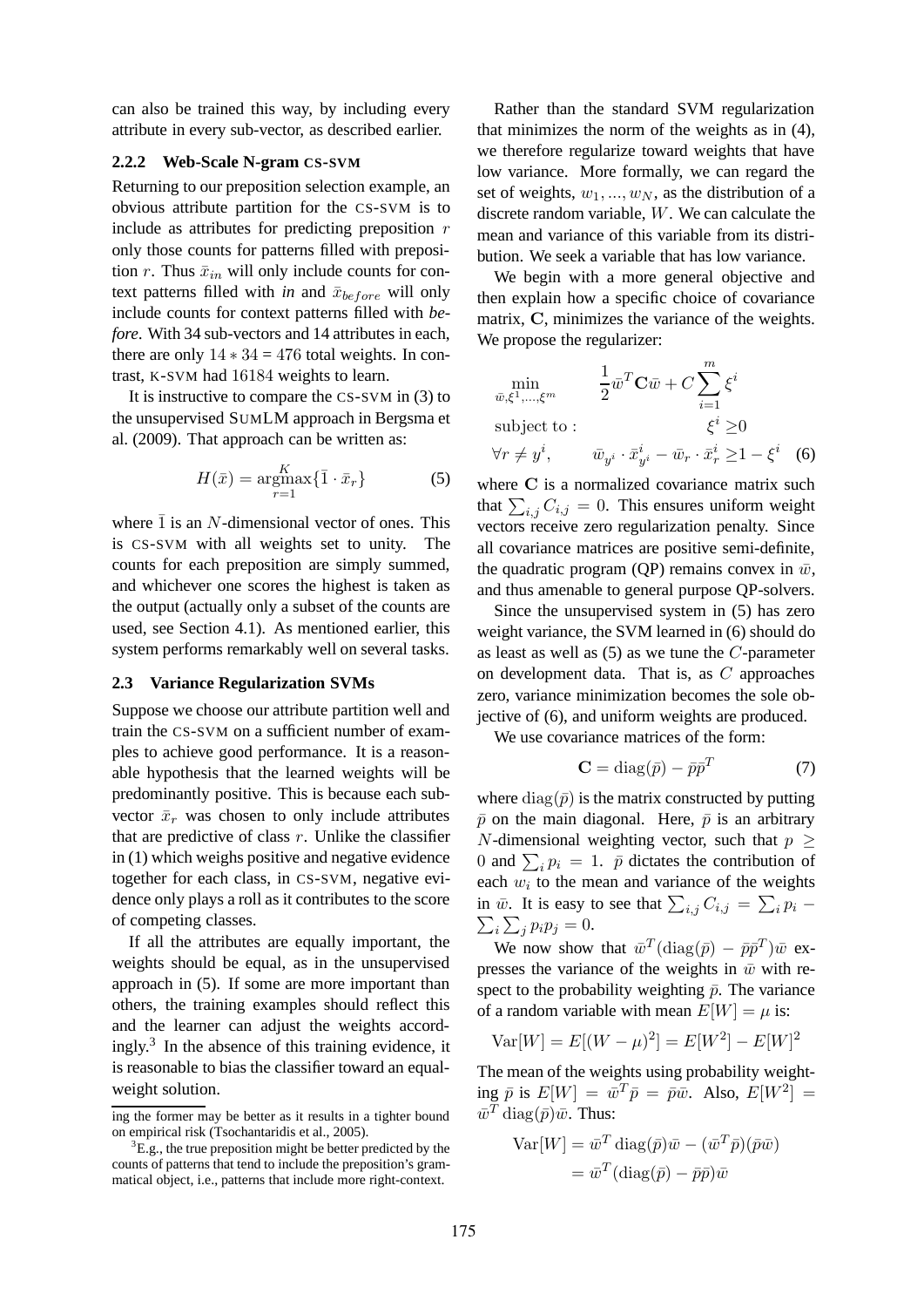In our experiments, we deem each weight to be equally important to the variance calculation, and set  $p_i = \frac{1}{N}$  $\frac{1}{N}, \forall i = 1, \ldots, N.$ 

The goal of the regularization in (6) using C from (7) can be regarded as directing the SVM toward a good unsupervised system, regardless of the constraints (training examples). In some unsupervised systems, however, only a subset of the attributes are used. In other cases, distinct subsets of weights should have low variance, rather than minimizing the variance across all weights. There are examples of these situations in Section 4.

We can account for these cases in our QP. We provide separate terms in our quadratic function for the subsets of  $\bar{w}$  that should have low variance. Suppose we create L subsets of  $\bar{w}$ :  $\tilde{\omega}_1$ , ... $\tilde{\omega}_L$ , where  $\tilde{\omega}_i$  is  $\bar{w}$  with elements set to zero that are not in subset j. We then minimize  $\frac{1}{2}(\tilde{\omega}_1^T \mathbf{C}_1 \tilde{\omega}_1 + ... +$  $\tilde{\omega}_L^T \mathbf{C}_L \tilde{\omega}_L$ ). If the terms in subset j have low variance,  $C_i = C$  from (7) is used. If the subset corresponds to attributes that are not *a priori* known to be useful, an identity matrix can instead be used,  $C_i = I$ , and these weights will be regularized toward zero as in a standard SVM.<sup>4</sup>

Variance regularization therefore exploits extra knowledge by the system designer. The designer decides which weights should have similar values, and the SVM is biased to prefer this solution.

One consequence of being able to regularize different subsets of weights is that we can also apply variance regularization to the standard multiclass SVM (Section 2.1). We can use an identity  $C_i$  matrix for all *irrelevant* weights, i.e., weights that correspond to class-attribute pairs where the attribute is not directly relevant to the class. In our experiments, however, we apply variance regularization to the more efficient CS-SVM.

We refer to a CS-SVM trained using the variance minimization quadratic program as the **VAR-SVM**.

#### **2.3.1 Web-Scale N-gram VAR-SVM**

If variance regularization is applied to all weights, attributes COUNT(*in Russia* during), COUNT(*Russia* during 1997), and COUNT(during 1997 to) will be encouraged to have similar weights in the score for class **during**. Furthermore, these will be weighted similarly to other patterns, filled with other prepositions, used in the scores for other classes.

Alternatively, we could minimize the variance separately over all 5-gram patterns, then over all 4-gram patterns, etc., or over all patterns with a filler in the same position. In our experiments, we took a very simple approach: we minimized the variance of all attributes that are weighted equally in the unsupervised baselines. If a feature is not included in a baseline, it is regularized toward zero.

# **3 Experimental Details**

We use the data sets from Bergsma et al. (2009). These are the three tasks where web-scale N-gram counts were previously used as features in a standard K-SVM. In each case a classifier makes a decision for a particular word based on the word's surrounding context. The attributes of the classifier are the log counts of different fillers occurring in the context patterns. We retrieve counts from the web-scale Google Web 5-gram Corpus (Brants and Franz, 2006), which includes N-grams of length one to five. We apply add-one smoothing to all counts. Every classifier also has bias features (for every class). We simply include, where appropriate, attributes that are always unity.

We use LIBLINEAR (Fan et al., 2008) to train K-SVM and OvA-SVM, and SVM $^{rank}$  (Joachims, 2006) to train CS-SVM. For VAR-SVM, we solve the primal form of the quadratic program directly in CPLEX (2005), a general optimization package.

We vary the number of training examples for each classifier. The C-parameters of all SVMs are tuned on development data. We evaluate using **accuracy**: the percentage of test examples that are classified correctly. We also provide the accuracy of the majority-class baseline and best unsupervised system, as defined in Bergsma et al. (2009).

As an alternative way to increase the learning rate, we augment a classifier's features using the output of the unsupervised system: For each class, we include one feature for the sum of all counts (in the unsupervised system) that predict that class. We denote these augmented systems with  $a + as$ in  $K-SVM$ <sup>+</sup> and  $CS-SVM$ <sup>+</sup>.

### **4 Applications**

### **4.1 Preposition Selection**

Preposition errors are common among new English speakers (Chodorow et al., 2007). Systems that can reliably identify these errors are needed in word processing and educational software.

<sup>&</sup>lt;sup>4</sup>Weights must appear in  $\geq$  1 subsets (possibly only in the  $C_i = I$  subset). Each occurs in at most one in our experiments. Note it is straightforward to express this as a single covariance matrix regularizer over  $\bar{w}$ ; we omit the details.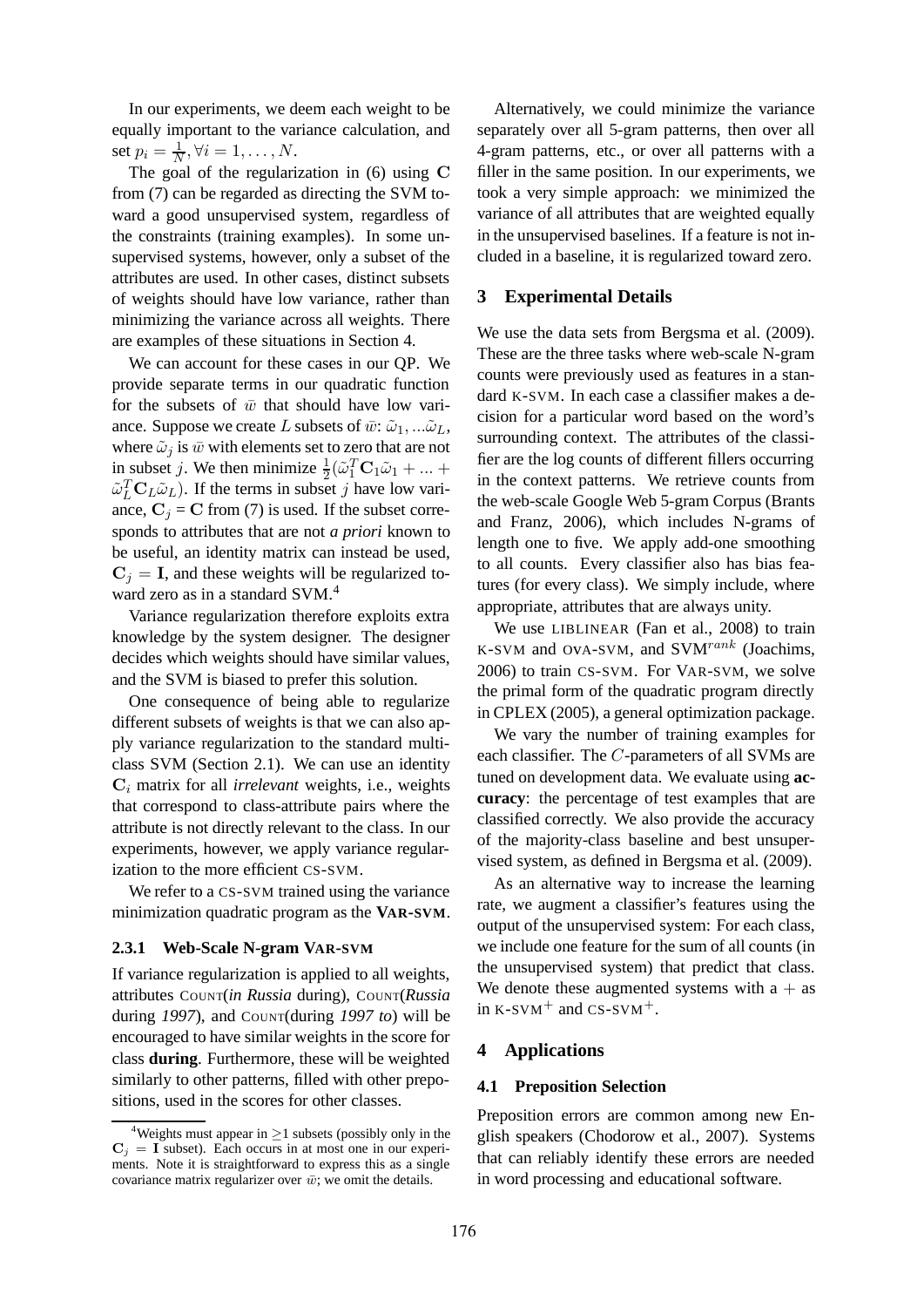|                       | <b>Training Examples</b> |      |                |      |      |
|-----------------------|--------------------------|------|----------------|------|------|
| System                | 10                       | 100  | 1 <sub>K</sub> | 10K  | 100K |
| OVA-SVM               | 16.0                     | 50.6 | 66.1           | 71.1 | 73.5 |
| $K-SVM$               | 13.7                     | 50.0 | 65.8           | 72.0 | 74.7 |
| $K-SVM$ <sup>+</sup>  | 22.2                     | 56.8 | 70.5           | 73.7 | 75.2 |
| $CS-SVM$              | 27.1                     | 58.8 | 69.0           | 73.5 | 74.2 |
| $CS-SVM$ <sup>+</sup> | 39.6                     | 64.8 | 71.5           | 74.0 | 74.4 |
| VAR-SVM               | 73.8                     | 74.2 | 74.7           | 74.9 | 74 9 |

Table 1: Accuracy (%) of preposition-selection SVMs. Unsupervised accuracy is 73.7%.

In our experiments, a classifier must choose the correct preposition among 34 candidates, using counts for filled 2-to-5-gram patterns. We use 100K training, 10K development, and 10K test examples. The unsupervised approach sums the counts of all 3-to-5-gram patterns for each preposition. We therefore regularize the variance of the 3-to-5-gram weights in VAR-SVM, and simultaneously minimize the norm of the 2-gram weights.

### **4.1.1 Results**

The majority-class is the preposition **of**; it occurs in 20.3% of test examples. The unsupervised system scores 73.7%. For further perspective on these results, note Chodorow et al. (2007) achieved 69% with 7M training examples, while Tetreault and Chodorow (2008) found the human performance was around 75%. However, these results are not directly comparable as they are on different data.

Table 1 gives the accuracy for different amounts of training data. Here, as in the other tasks, K-SVM mirrors the learning rate in Bergsma et al. (2009). There are several distinct phases among the relative ranking of the systems. For smaller amounts of training data (≤1000 examples) K-SVM performs worst, while VAR-SVM is statistically significantly better than all other systems, and always exceeds the performance of the unsupervised approach. $5$  Augmenting the attributes with sum counts (the + systems) strongly helps with fewer examples, especially in conjunction with the more efficient CS-SVM. However, VAR-SVM clearly helps more. We noted earlier that VAR-SVM is guaranteed to do as well as the unsupervised system on the development data, but here we confirm that it can also exploit even small amounts of training data to further improve accuracy.

CS-SVM outperforms K-SVM except with 100K

|                                                                                                                     | <b>Training Examples</b> |     |  |             |  |
|---------------------------------------------------------------------------------------------------------------------|--------------------------|-----|--|-------------|--|
| System                                                                                                              | - 10                     | 100 |  | 1K 10K 100K |  |
|                                                                                                                     |                          |     |  |             |  |
|                                                                                                                     |                          |     |  |             |  |
| CS-SVM 86.0 93.5 95.1 95.7 95.7<br>CS-SVM <sup>+</sup> 91.0 94.9 95.3 95.7 95.7<br>VAR-SVM 94.9 95.3 95.6 95.7 95.8 |                          |     |  |             |  |

Table 2: Accuracy (%) of spell-correction SVMs. Unsupervised accuracy is 94.8%.

examples, while OvA-SVM is better than K-SVM for small amounts of data.<sup>6</sup> K-SVM performs best with all the data; it uses the most expressive representation, but needs 100K examples to make use of it. On the other hand, feature augmentation and variance regularization provide diminishing returns as the amount of training data increases.

### **4.2 Context-Sensitive Spelling Correction**

Context-sensitive spelling correction, or real-word error/malapropism detection (Golding and Roth, 1999; Hirst and Budanitsky, 2005), is the task of identifying errors when a misspelling results in a real word in the lexicon, e.g., using *site* when *sight* or *cite* was intended. Contextual spell checkers are among the most widely-used NLP technology, as they are included in commercial word processing software (Church et al., 2007).

For every occurrence of a word in a pre-defined confusion set (e.g. {*cite, sight, cite*}), the classifier selects the most likely word from the set. We use the five confusion sets from Bergsma et al. (2009); four are binary and one is a 3-way classification. We use 100K training, 10K development, and 10K test examples for each, and average accuracy across the sets. All 2-to-5 gram counts are used in the unsupervised system, so the variance of all weights is regularized in VAR-SVM.

### **4.2.1 Results**

On this task, the majority-class baseline is much higher,  $66.9\%$ , and so is the accuracy of the top unsupervised system: 94.8%. Since four of the five sets are binary classifications, where K-SVM and CS-SVM are equivalent, we only give the accuracy of the CS-SVM (it does perform better on the one 3-way set). VAR-SVM again exceeds the unsupervised accuracy for all training sizes, and generally

<sup>&</sup>lt;sup>5</sup>Significance is calculated using a  $\chi^2$  test over the test set correct/incorrect contingency table.

 ${}^{6}$ Rifkin and Klautau (2004) argue OvA-SVM is as good as K-SVM, but this is "predicated on the assumption that the classes are 'independent'," i.e., that examples from class 0 are no closer to class 1 than to class 2. This is not true of this task (e.g.  $\bar{x}_{before}$  is closer to  $\bar{x}_{after}$  than  $\bar{x}_{in}$ , etc.).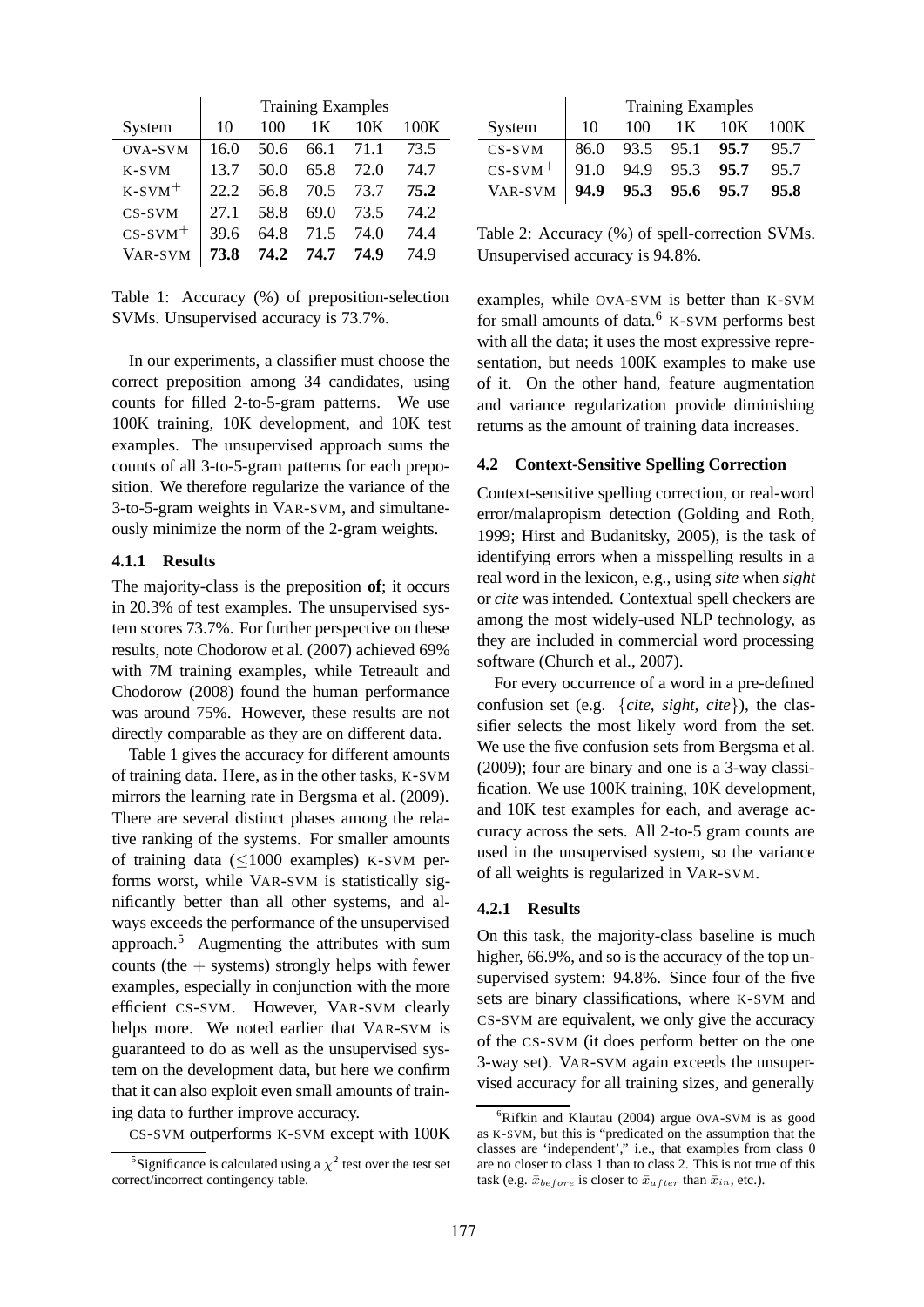|                       | <b>Training Examples</b> |                  |                |  |
|-----------------------|--------------------------|------------------|----------------|--|
| System                | 10.                      | -100             | 1 <sub>K</sub> |  |
| CS-SVM                |                          | 59.0 71.0 84.3   |                |  |
| $CS-SVM$ <sup>+</sup> |                          | 59.4 74.9 84.5   |                |  |
| VAR-SVM               |                          | $70.2$ 76.2 84.5 |                |  |
| VAR-SVM+FreeB         |                          | 64.2 80.3 84.5   |                |  |

Table 3: Accuracy (%) of non-referential detection SVMs. Unsupervised accuracy is 80.1%.

performs as well as the augmented  $CS-SVM<sup>+</sup>$  using an order of magnitude less training data (Table 2). Differences from ≤1K are significant.

### **4.3 Non-Referential Pronoun Detection**

Non-referential detection predicts whether the English pronoun *it* refers to a preceding noun ("*it* lost money") or is used as a grammatical placeholder ("*it* is important to..."). This binary classification is a necessary but often neglected step for noun phrase coreference resolution (Paice and Husk, 1987; Bergsma et al., 2008; Ng, 2009).

Bergsma et al. (2008) use features for the counts of various fillers in the pronoun's context patterns. If *it* is the most common filler, the pronoun is likely non-referential. If other fillers are common (like *they* or *he*), it is likely a referential instance. For example, "*he* lost money" is common on the web, but "*he* is important to" is not. We use the same fillers as in previous work, and preprocess the N-gram corpus in the same way.

The unsupervised system picks non-referential if the difference between the summed count of *it* fillers and the summed count of *they* fillers is above a threshold (note this no longer fits (5), with consequences discussed below). We thus separately minimize the variance of the *it* pattern weights and the *they* pattern weights. We use 1K training, 533 development, and 534 test examples.

### **4.3.1 Results**

The most common class is **referential**, occurring in 59.4% of test examples. The unsupervised system again does much better, at 80.1%.

Annotated training examples are much harder to obtain for this task and we experiment with a smaller range of training sizes (Table 3). The performance of VAR-SVM exceeds the performance of K-SVM across all training sizes (bold accuracies are significantly better than either CS-SVM for ≤100 examples). However, the gains were not as large as we had hoped, and accuracy remains

worse than the unsupervised system when not using all the training data. When using all the data, a fairly large C-parameter performs best on development data, so regularization plays less of a role.

After development experiments, we speculated that the poor performance relative to the unsupervised approach was related to class bias. In the other tasks, the unsupervised system chooses the highest summed score. Here, the difference in *it* and *they* counts is compared to a *threshold*. Since the bias feature is regularized toward zero, then, unlike the other tasks, using a low C-parameter does not produce the unsupervised system, so performance can begin below the unsupervised level.

Since we wanted the system to learn this threshold, even when highly regularized, we removed the regularization penalty from the bias weight, letting the optimization freely set the weight to minimize training error. With more freedom, the new classifier (VAR-SVM+FreeB) performs worse with 10 examples, but exceeds the unsupervised approach with 100 training points. Although this was somewhat successful, developing better strategies for bias remains useful future work.

### **5 Related Work**

There is a large body of work on regularization in machine learning, including work that uses positive semi-definite matrices in the SVM quadratic program. The graph Laplacian has been used to encourage geometrically-similar feature vectors to be classified similarly (Belkin et al., 2006). An appealing property of these approaches is that they incorporate information from unlabeled examples. Wang et al. (2006) use Laplacian regularization for the task of dependency parsing. They regularize such that features for distributionally-similar words have similar weights. Rather than penalize pairwise differences proportional to a similarity function, we simply penalize weight variance.

In the field of computer vision, Tefas et al. (2001) (binary) and Kotsia et al. (2009) (multiclass) also regularize weights with respect to a covariance matrix. They use labeled data to find the sum of the sample covariance matrices from each class, similar to linear discriminant analysis. We propose the idea in general, and instantiate with a different C matrix: a variance regularizer over  $\bar{w}$ . Most importantly, our instantiated covariance matrix does not require labeled data to generate.

In a Bayesian setting, Raina et al. (2006) model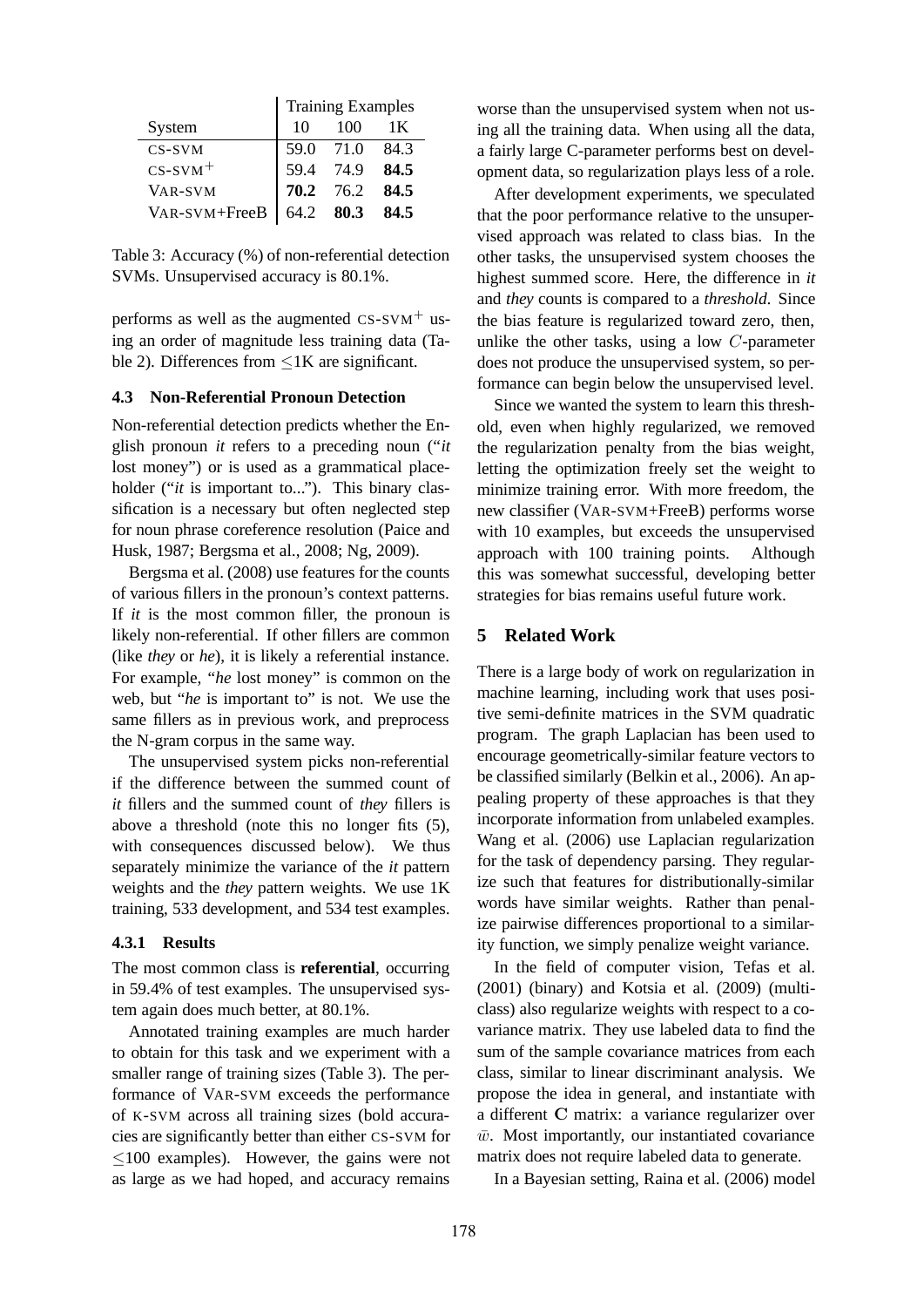feature correlations in a logistic regression classifier. They propose a method to construct a covariance matrix for a multivariate Gaussian prior on the classifier's weights. Labeled data for other, related tasks is used to infer potentially correlated features on the target task. Like in our results, they found that the gains from modeling dependencies diminish as more training data is available.

We also mention two related online learning approaches. Similar to our goal of regularizing toward a good unsupervised system, Crammer et al. (2006) regularize  $\bar{w}$  toward a (different) target vector at each update, rather than strictly minimizing  $||\bar{w}||^2$ . The target vector is the vector learned from the cumulative effect of previous updates. Dredze et al. (2008) maintain the variance of each weight and use this to guide the online updates. However, covariance between weights is not considered.

We believe new SVM regularizations in general, and variance regularization in particular, will increasingly be used in combination with related NLP strategies that learn better when labeled data is scarce. These may include: using more-general features, e.g. ones generated from raw text (Miller et al., 2004; Koo et al., 2008), leveraging out-ofdomain examples to improve in-domain classification (Blitzer et al., 2007; Daumé III, 2007), active learning (Cohn et al., 1994; Tong and Koller, 2002), and approaches that treat unlabeled data as labeled, such as bootstrapping (Yarowsky, 1995), co-training (Blum and Mitchell, 1998), and selftraining (McClosky et al., 2006).

### **6 Future Work**

The primary direction of future research will be to apply the VAR-SVM to new problems and tasks. There are many situations where a system designer has an intuition about the role a feature will play in prediction; the feature was perhaps added with this role in mind. By biasing the SVM to use features as intended, VAR-SVM may learn better with fewer training examples. The relationship between attributes and classes may be explicit when, e.g., a rule-based system is optimized via discriminative learning, or annotators justify their decisions by indicating the relevant attributes (Zaidan et al., 2007). Also, if features are *a priori* thought to have different predictive worth, the attribute *values* could be scaled such that variance regularization, as we formulated it, has the desired effect.

Other avenues of future work will be to extend

the VAR-SVM in three directions: efficiency, representational power, and problem domain.

While we optimized the VAR-SVM objective in CPLEX, general purpose QP-solvers "do not exploit the special structure of [the SVM optimization] problem," and consequently often train in time super-linear with the number of training examples (Joachims et al., 2009). It would be useful to fit our optimization problem to efficient SVM training methods, especially for linear classifiers.

VAR-SVM's representational power could be extended by using non-linear SVMs. Kernels can be used with a covariance regularizer (Kotsia et al., 2009). Since C is positive semi-definite, the square root of its inverse is defined. We can therefore map the input examples using  $(\mathbf{C}^{-\frac{1}{2}}\bar{x})$ , and write an equivalent objective function in terms of kernel functions over the transformed examples.

Also, since structured-prediction SVMs build on the multi-class framework (Tsochantaridis et al., 2005), variance regularization can be incorporated naturally into more complex prediction tasks, such as parsers, taggers, and aligners.

VAR-SVM may also help in new domains where annotated data is lacking. VAR-SVM should be stronger cross-domain than K-SVM; regularization with domain-neutral prior-knowledge can offset domain-specific biases. Learned weight vectors from other domains may also provide crossdomain regularization guidance.

#### **7 Conclusion**

We presented variance-regularization SVMs, an approach to learning that creates better classifiers using fewer training examples. Variance regularization incorporates a bias for known good weights into the SVM's quadratic program. The VAR-SVM can therefore exploit extra knowledge by the system designer. Since the objective remains a convex quadratic function of the weights, the program is computationally no harder to optimize than a standard SVM. We also demonstrated how to design multi-class SVMs using only classspecific attributes, and compared the performance of this approach to standard multi-class SVMs on the task of preposition selection.

While variance regularization is most helpful on tasks with many classes and features, like preposition selection, it achieved gains on all our tasks when training with smaller sample sizes. It should be useful on a variety of other NLP problems.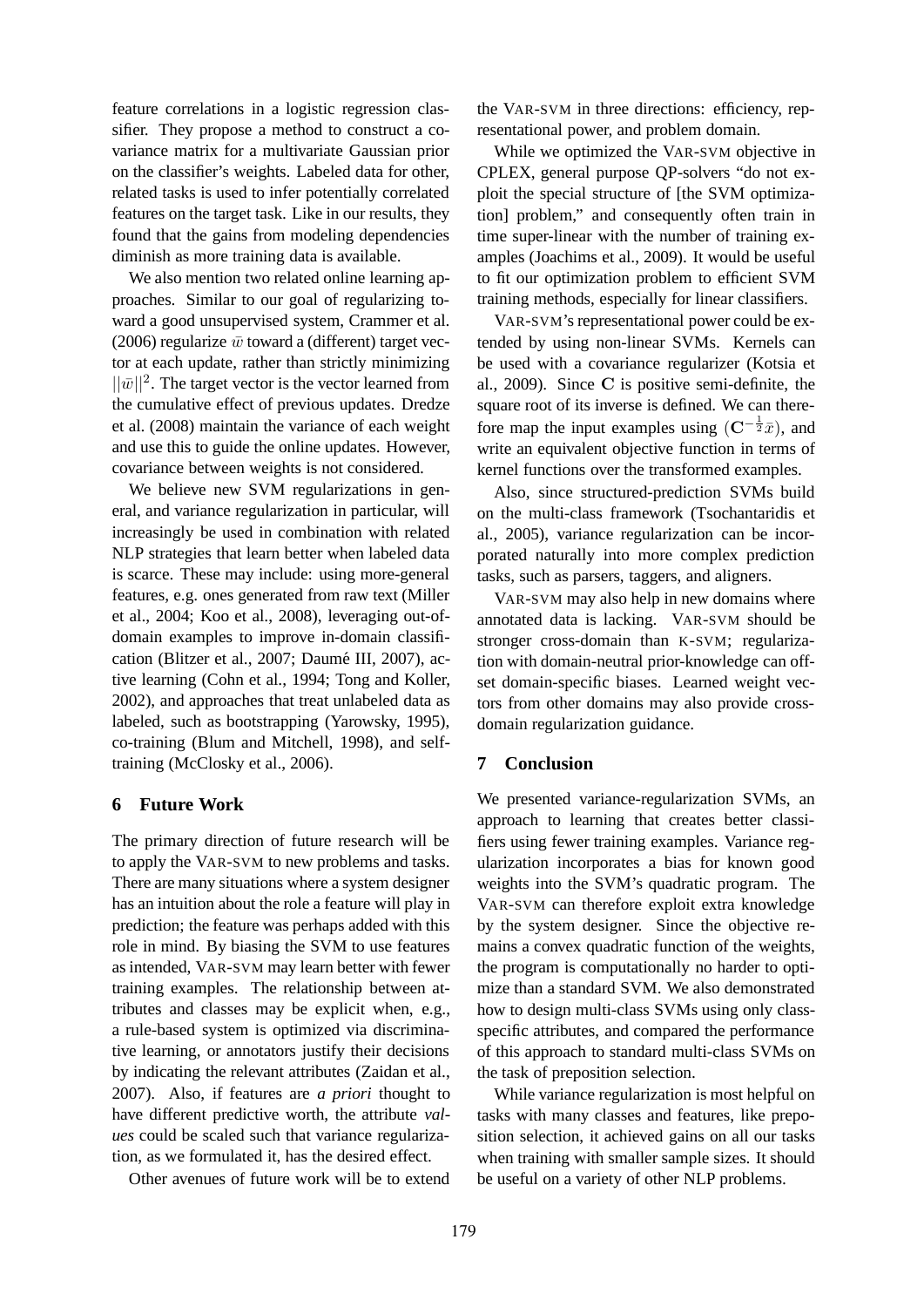### **References**

- Mikhail Belkin, Partha Niyogi, and Vikas Sindhwani. 2006. Manifold regularization: A geometric framework for learning from labeled and unlabeled examples. *JMLR*, 7:2399–2434.
- Shane Bergsma, Dekang Lin, and Randy Goebel. 2008. Distributional identification of non-referential pronouns. In *ACL-08: HLT*.
- Shane Bergsma, Dekang Lin, and Randy Goebel. 2009. Web-scale N-gram models for lexical disambiguation. In *IJCAI*.
- John Blitzer, Mark Dredze, and Fernando Pereira. 2007. Biographies, bollywood, boom-boxes and blenders: Domain adaptation for sentiment classification. In *ACL*.
- Avrim Blum and Tom Mitchell. 1998. Combining labeled and unlabeled data with co-training. In *COLT*.
- Thorsten Brants and Alex Franz. 2006. The Google Web 1T 5-gram Corpus Version 1.1. LDC2006T13.
- Martin Chodorow, Joel R. Tetreault, and Na-Rae Han. 2007. Detection of grammatical errors involving prepositions. In *ACL-SIGSEM Workshop on Prepositions*.
- Kenneth Church, Ted Hart, and Jianfeng Gao. 2007. Compressing trigram language models with Golomb coding. In *EMNLP-CoNLL*.
- David Cohn, Les Atlas, and Richard Ladner. 1994. Improving generalization with active learning. *Mach. Learn.*, 15(2):201–221.
- Corinna Cortes and Vladimir Vapnik. 1995. Supportvector networks. *Mach. Learn.*, 20(3):273–297.
- CPLEX. 2005. IBM ILOG CPLEX 9.1. www.ilog. com/products/cplex/.
- Koby Crammer and Yoram Singer. 2001. On the algorithmic implementation of multiclass kernel-based vector machines. *JMLR*, 2:265–292.
- Koby Crammer and Yoram Singer. 2003. Ultraconservative online algorithms for multiclass problems. *JMLR*, 3:951–991.
- Koby Crammer, Ofer Dekel, Joseph Keshet, Shai Shalev-Shwartz, and Yoram Singer. 2006. Online passive-aggressive algorithms. *JMLR*, 7:551–585.
- Hal Daumé III. 2007. Frustratingly easy domain adaptation. In *ACL*.
- Mark Dredze, Koby Crammer, and Fernando Pereira. 2008. Confidence-weighted linear classification. In *ICML*.
- Richard O. Duda and Peter E. Hart. 1973. *Pattern Classification and Scene Analysis*. John Wiley & Sons.
- Rong-En Fan, Kai-Wei Chang, Cho-Jui Hsieh, Xiang-Rui Wang, and Chih-Jen Lin. 2008. LIBLIN-EAR: A library for large linear classification. *JMLR*, 9:1871–1874.
- Andrew R. Golding and Dan Roth. 1999. A Winnowbased approach to context-sensitive spelling correction. *Mach. Learn.*, 34(1-3):107–130.
- Sariel Har-Peled, Dan Roth, and Dav Zimak. 2003. Constraint classification for multiclass classification and ranking. In *NIPS*.
- Graeme Hirst and Alexander Budanitsky. 2005. Correcting real-word spelling errors by restoring lexical cohesion. *Nat. Lang. Eng.*, 11(1):87–111.
- Chih-Wei Hsu and Chih-Jen Lin. 2002. A comparison of methods for multiclass support vector machines. *IEEE Trans. Neur. Networks*, 13(2):415–425.
- Thorsten Joachims, Thomas Finley, and Chun-Nam John Yu. 2009. Cutting-plane training of structural SVMs. *Mach. Learn.*, 77(1):27–59.
- Thorsten Joachims. 2002. Optimizing search engines using clickthrough data. In *KDD*.
- Thorsten Joachims. 2006. Training linear SVMs in linear time. In *KDD*.
- Terry Koo, Xavier Carreras, and Michael Collins. 2008. Simple semi-supervised dependency parsing. In *ACL-08: HLT*.
- Irene Kotsia, Stefanos Zafeiriou, and Ioannis Pitas. 2009. Novel multiclass classifiers based on the minimization of the within-class variance. *IEEE Trans. Neur. Networks*, 20(1):14–34.
- Mirella Lapata and Frank Keller. 2005. Web-based models for natural language processing. *ACM Trans. Speech and Language Processing*, 2(1):1–31.
- David McClosky, Eugene Charniak, and Mark Johnson. 2006. Effective self-training for parsing. In *HLT-NAACL*.
- Scott Miller, Jethran Guinness, and Alex Zamanian. 2004. Name tagging with word clusters and discriminative training. In *HLT-NAACL*.
- Andrew Y. Ng and Michael I. Jordan. 2002. Discriminative vs. generative classifiers: A comparison of logistic regression and naive bayes. In *NIPS*.
- Vincent Ng. 2009. Graph-cut-based anaphoricity determination for coreference resolution. In *NAACL-HLT*.
- Franz J. Och and Hermann Ney. 2002. Discriminative training and maximum entropy models for statistical machine translation. In *ACL*.
- Daisuke Okanohara and Jun'ichi Tsujii. 2007. A discriminative language model with pseudo-negative samples. In *ACL*.